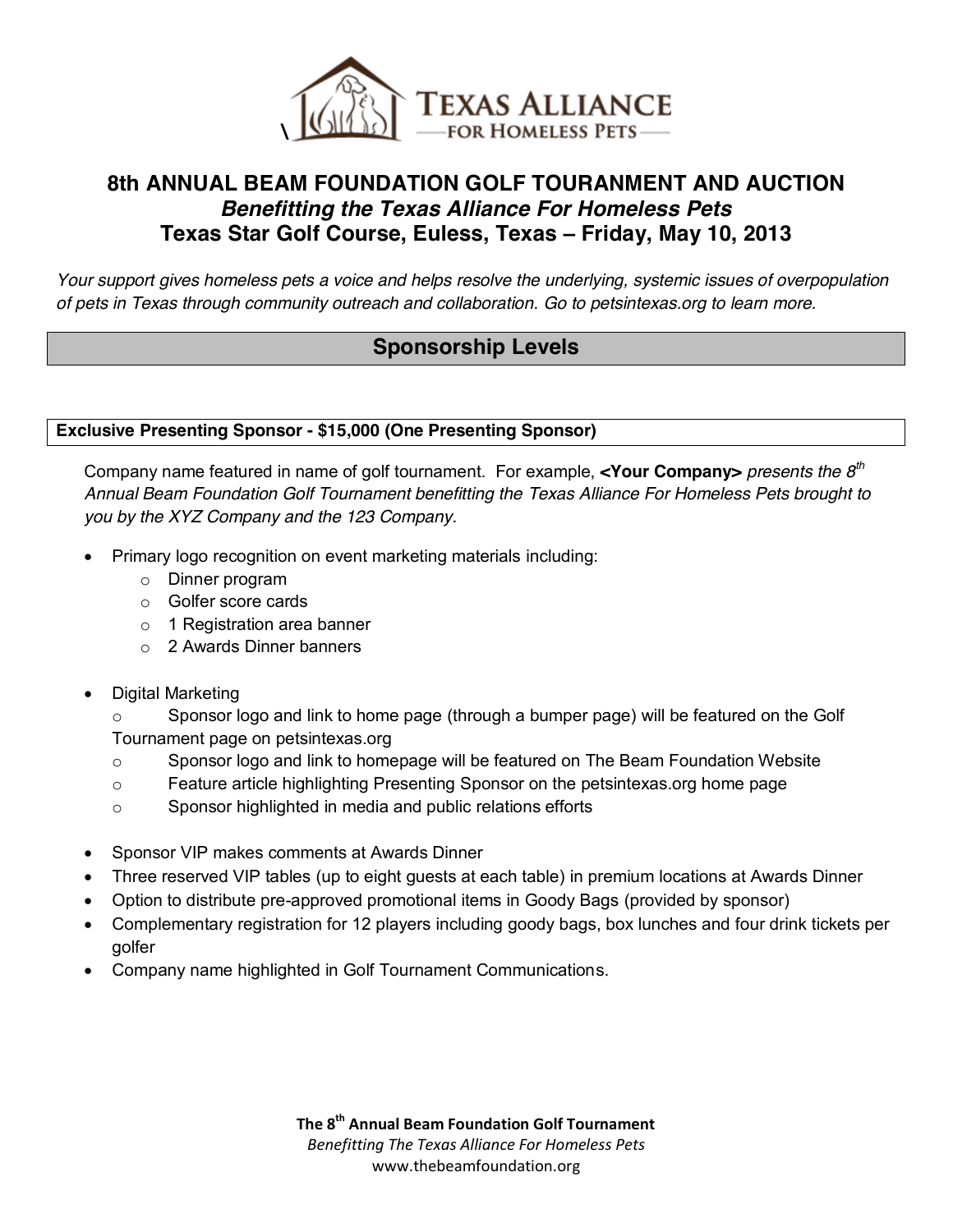#### **Platinum Sponsor – \$12,000 (Up to Two Platinum Sponsors)**

For example: *The ABC Company presents the 8th Annual Beam Foundation Golf Tournament benefitting the Texas Alliance For Homeless Pets brought to you by the <Your Company> and the 123 Company.* 

- Logo recognition on event marketing materials including:
	- o Dinner program
	- o Golfer score cards
	- o 1 Registration area banner
	- o 2 Awards Dinner banners
- Digital Marketing
	- $\circ$  Sponsor logo and link to home page (through a bumper page) will be featured on the Golf Tournament page on petsintexas.org
	- o Sponsor logo and link to homepage will be featured on The Beam Foundation Website
	- o Sponsor mentioned in media and public relations efforts
- Two reserved VIP tables (up to eight guests at each table) in premium locations at Awards Dinner
- Option to distribute pre-approved promotional items in Goody Bags (provided by sponsor)
- Complementary registration for 8 players including goody bags, box lunches and four drink tickets per golfer

### **Dinner Sponsors - \$10,000 (Up To Four Dinner Sponsors)**

- Logo recognition on event marketing materials including:
	- o Dinner program
	- $\circ$  Table Signage featuring sponsor logo located on all Awards Dinner tables
	- o 1 Registration area banner
	- o 2 Awards Dinner banners
	- o Verbal recognition at the Awards Dinner
	- o 2 Signs located in reception area and/or doors to Awards Dinner
- Digital Marketing
	- $\circ$  Sponsor logo and link to home page (through a bumper page) will be featured on the Golf Tournament page on the petsintexas.org Website
	- $\circ$  Sponsor logo and link to homepage will be featured on The Beam Foundation Website
- Opportunity to distribute pre-approved materials in seats at Awards Dinner
- Option to distribute pre-approved promotional items in Goody Bags (provided by sponsor)
- One reserved VIP table (up to eight guests) in a premium location at Awards Dinner

 Complementary registration for 8 players including goody bags, box lunches and four drink tickets per golfer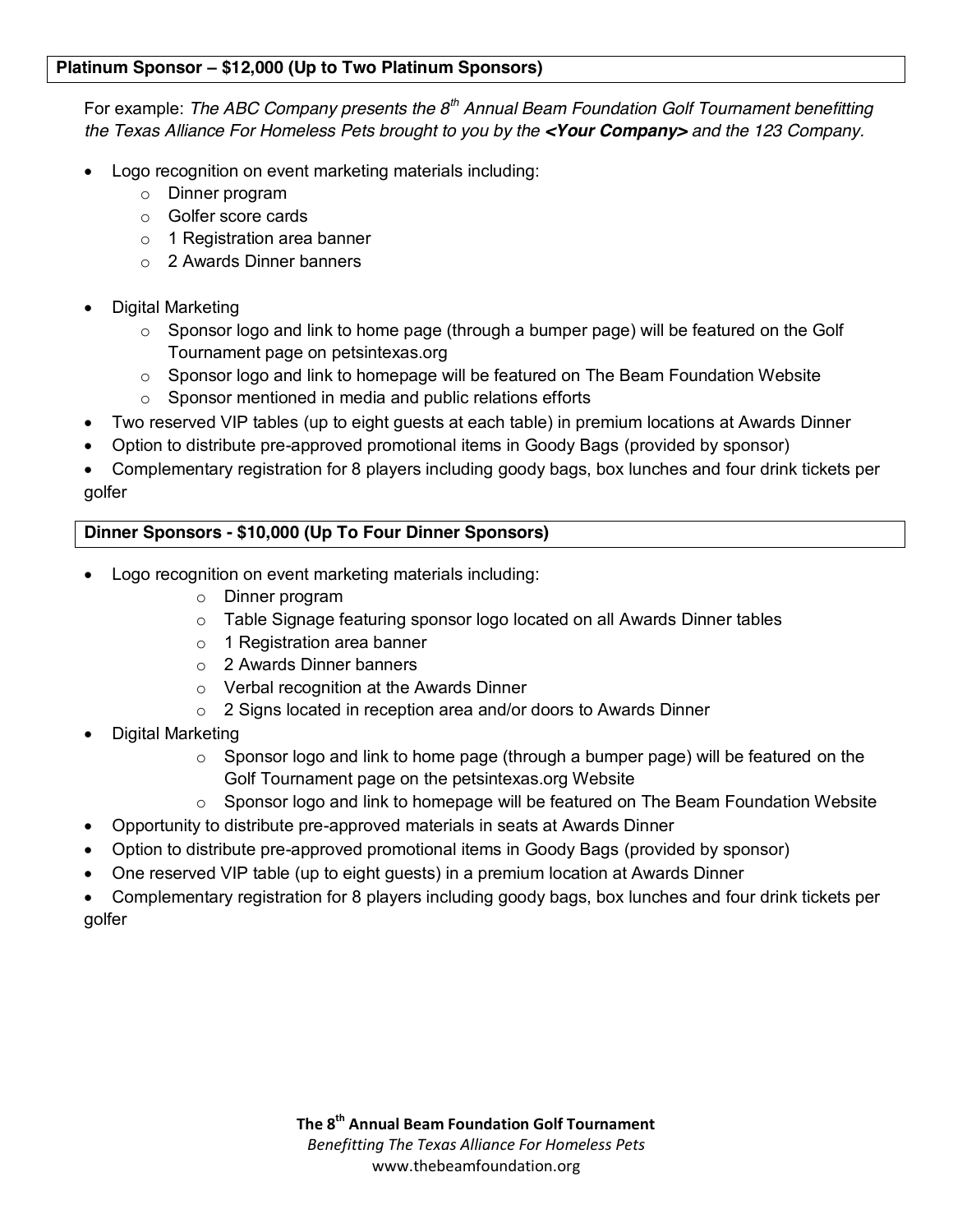#### **Lunch Sponsors - \$5,000**

- Name recognition on event marketing materials including:
	- o Dinner program
	- o Awards Dinner banners
- Digital Marketing
- $\circ$  Sponsor name will be featured on the Golf Tournament page on the petsintexas.org Website
- o Sponsor name will be featured on The Beam Foundation Website
- $\circ$  Option to distribute pre-approved promotional items in Goody Bags (provided by sponsor)
- Opportunity to distribute pre-approved materials in box lunches (provided by sponsor)
- One reserved VIP table (up to eight guests) in a premium location at Awards Dinner
- Complementary registration for 4 players including goody bags, box lunches and four drink tickets per golfer

#### **Exclusive Golf Shirt Sponsor - \$2500**

- One color logo embroidered on one sleeve of a high quality dry fit collared golf shirt
- Digital Marketing
- $\circ$  Sponsor name will be featured on the Golf Tournament page on the petsintexas.org Website
- o Sponsor name will be featured on The Beam Foundation Website
- $\circ$  Option to distribute pre-approved promotional items in Goody Bags (provided by sponsor)
- Complementary registration for 4 players including goody bags, box lunches and four drink tickets per golfer

#### **Cart Sponsor - \$2,500**

- Name and logo recognition on golf carts
- Name recognition on Awards Dinner program
- Option to distribute pre-approved promotional items in Goody Bags (provided by sponsor)
- Opportunity to distribute pre-approved materials in golf carts (provided by sponsor)
- Four tickets to the Awards Dinner
- Complementary registration for 2 players including goody bags, box lunches and four drink tickets per golfer

#### **Beverage Cart Sponsor - \$2,000**

- Logo recognition on beverage carts
- Name recognition on the Awards Dinner program
- Option to distribute pre-approved promotional items in Goody Bags (provided by sponsor)
- Opportunity to distribute pre-approved materials in beverage carts (provided by sponsor)
- Four tickets to the Awards Dinner
- Complementary registration for 2 players including goody bags, box lunches and four drink tickets per golfer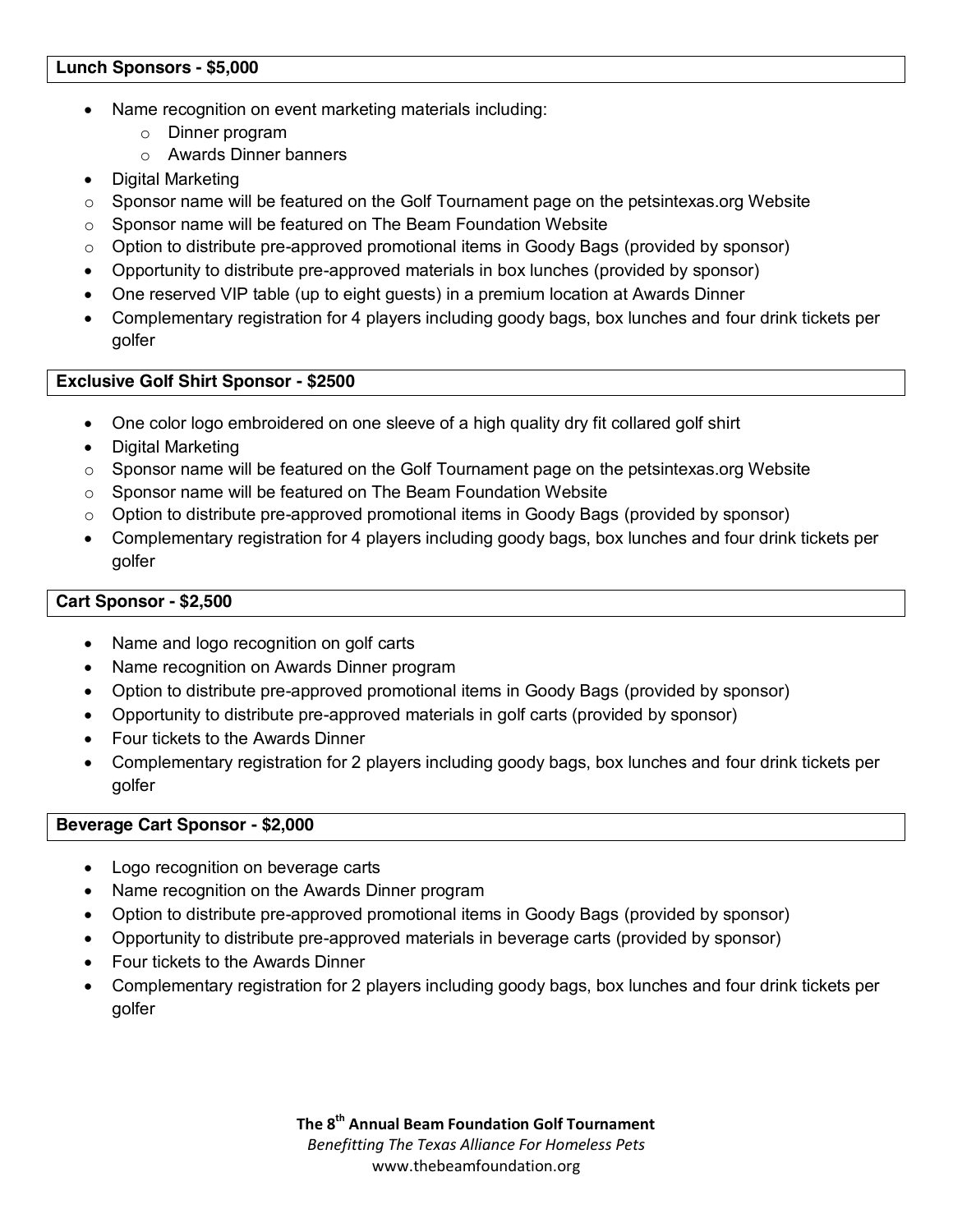#### **Gold Sponsor - \$1,250**

- Logo recognition on signage for one hole
- Name recognition on Awards Dinner program
- Option to distribute pre-approved promotional items in Goody Bags (provided by sponsor)
- Four tickets to the Awards Dinner
- Complementary registration for 2 players including goody bags, box lunches and four drink tickets per golfer

#### **Putting Green Sponsor - \$750**

- Logo recognition on Putting Green sign
- Name recognition Awards Dinner program
- VIP presents prize for putting contest during the Awards Dinner
- Two tickets to the Awards Dinner
- Complementary registration for 1 player including goody bag, box lunch and four drink tickets

#### **Driving Range Sponsor - \$500**

- Logo recognition on Driving Range sign
- Name recognition Awards Dinner program
- Two tickets to the Awards Dinner
- Complementary registration for 1 player including goody bag, box lunch and four drink tickets

#### **Hole Sponsor - \$250 (18 available)**

- Logo recognition on Tee Box signs
- Name recognition Awards Dinner program
- A Texas Alliance for Homeless Pets coalition member will feature a pet needing a home at each hole. As a loving dog greets each golfer, coalition members can reinforce your company messaging.

#### **Bronze Sponsor - \$150**

Signage in honor or in memory of someone

Early commitment to sponsorships will achieve maximum publicity benefits.

Individual player fees without sponsorships are \$250 per person and \$900 for four member team.

*Please contact Darla Beam at 817-807-1407 or darla@petsintexas.org or Cathey Wise cathey@wiseconsultinggroup.com or 817.905.3310 for golf questions.*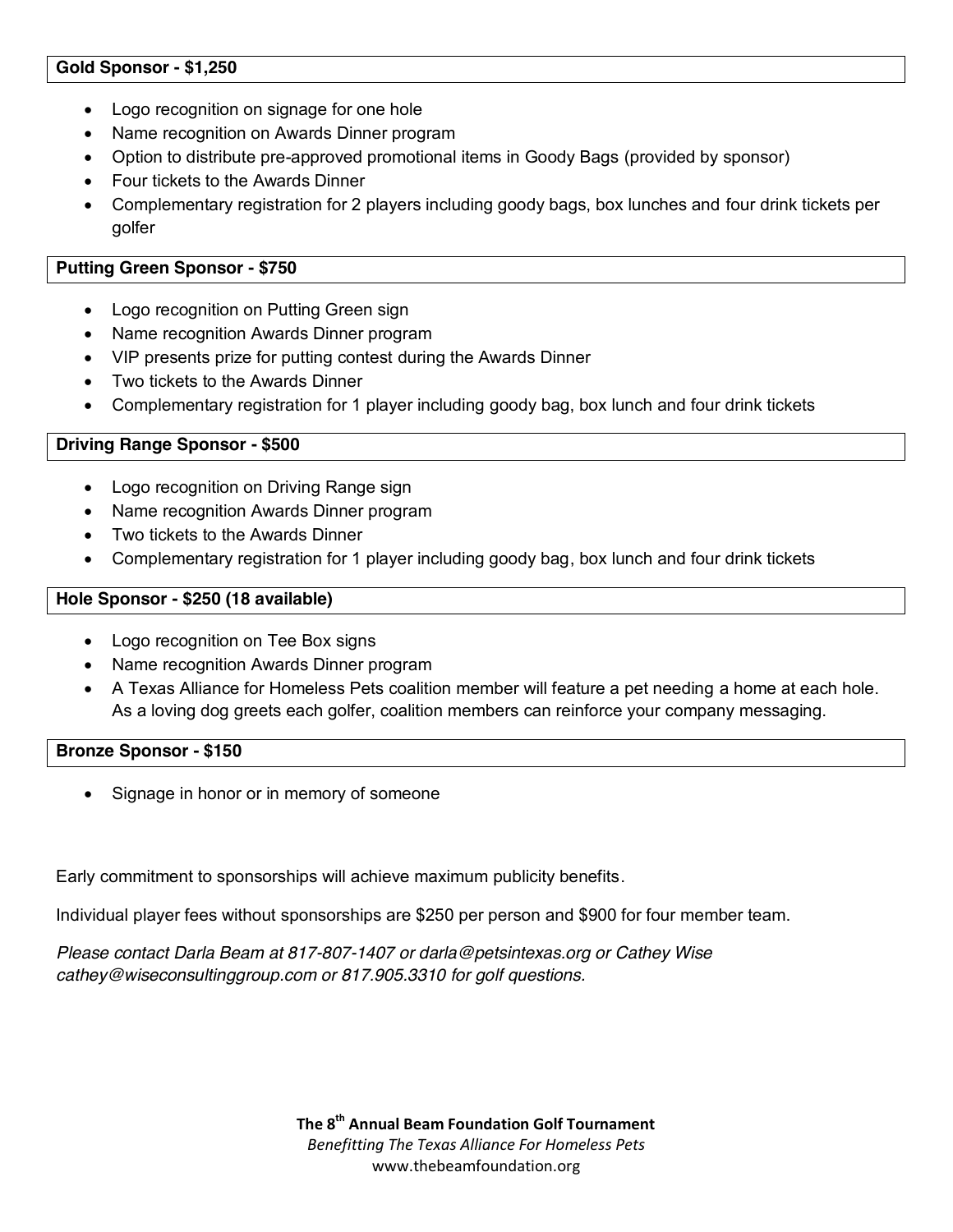# **The 8th Beam Foundation Annual Golf Tournament and Auction Sponsor Form Texas Star Golf Course, Euless, Texas – Friday, May 10, 2013**

*Beam Foundation Representative \_\_\_\_\_\_\_\_\_\_\_\_\_\_\_\_\_\_\_\_\_\_\_\_\_\_\_\_\_\_\_\_\_\_\_*

| Registration: 11:00 a.m. - Shotgun Start: 12:30 p.m. (Team and Individual Prizes)                                                                                                                                             |                                  |  |                               |  |  |  |  |  |  |
|-------------------------------------------------------------------------------------------------------------------------------------------------------------------------------------------------------------------------------|----------------------------------|--|-------------------------------|--|--|--|--|--|--|
| Dinner/Awards: 5:30 p.m. (Following Play)                                                                                                                                                                                     |                                  |  |                               |  |  |  |  |  |  |
|                                                                                                                                                                                                                               |                                  |  |                               |  |  |  |  |  |  |
| Company Name: 1988 Company Name: 1988                                                                                                                                                                                         |                                  |  |                               |  |  |  |  |  |  |
|                                                                                                                                                                                                                               |                                  |  |                               |  |  |  |  |  |  |
|                                                                                                                                                                                                                               |                                  |  |                               |  |  |  |  |  |  |
| City: City: City: City: City: City: City: City: City: City: City: City: City: City: City: City: City: City: City: City: City: City: City: City: City: City: City: City: City: City: City: City: City: City: City: City: City: |                                  |  |                               |  |  |  |  |  |  |
| Daytime Phone: ( ) Mobile: ( )                                                                                                                                                                                                |                                  |  |                               |  |  |  |  |  |  |
|                                                                                                                                                                                                                               |                                  |  |                               |  |  |  |  |  |  |
| □ Presenting Sponsor \$ 15,000 □ Lunch Sponsor \$ 5,000                                                                                                                                                                       |                                  |  | □ Gold Sponsor \$1,250        |  |  |  |  |  |  |
| □ Platinum Sponsor \$12,000                                                                                                                                                                                                   | □ Cart Sponsor \$ 2,500          |  | □ Putting Green Sponsor \$750 |  |  |  |  |  |  |
| $\Box$ Dinner Sponsor \$ 10,000                                                                                                                                                                                               | □ Beverage Cart Sponsor \$ 2,000 |  | □ Driving Range Sponsor \$500 |  |  |  |  |  |  |
|                                                                                                                                                                                                                               | $\Box$ Hole Sponsor \$250        |  | □ Bronze Sponsor \$150        |  |  |  |  |  |  |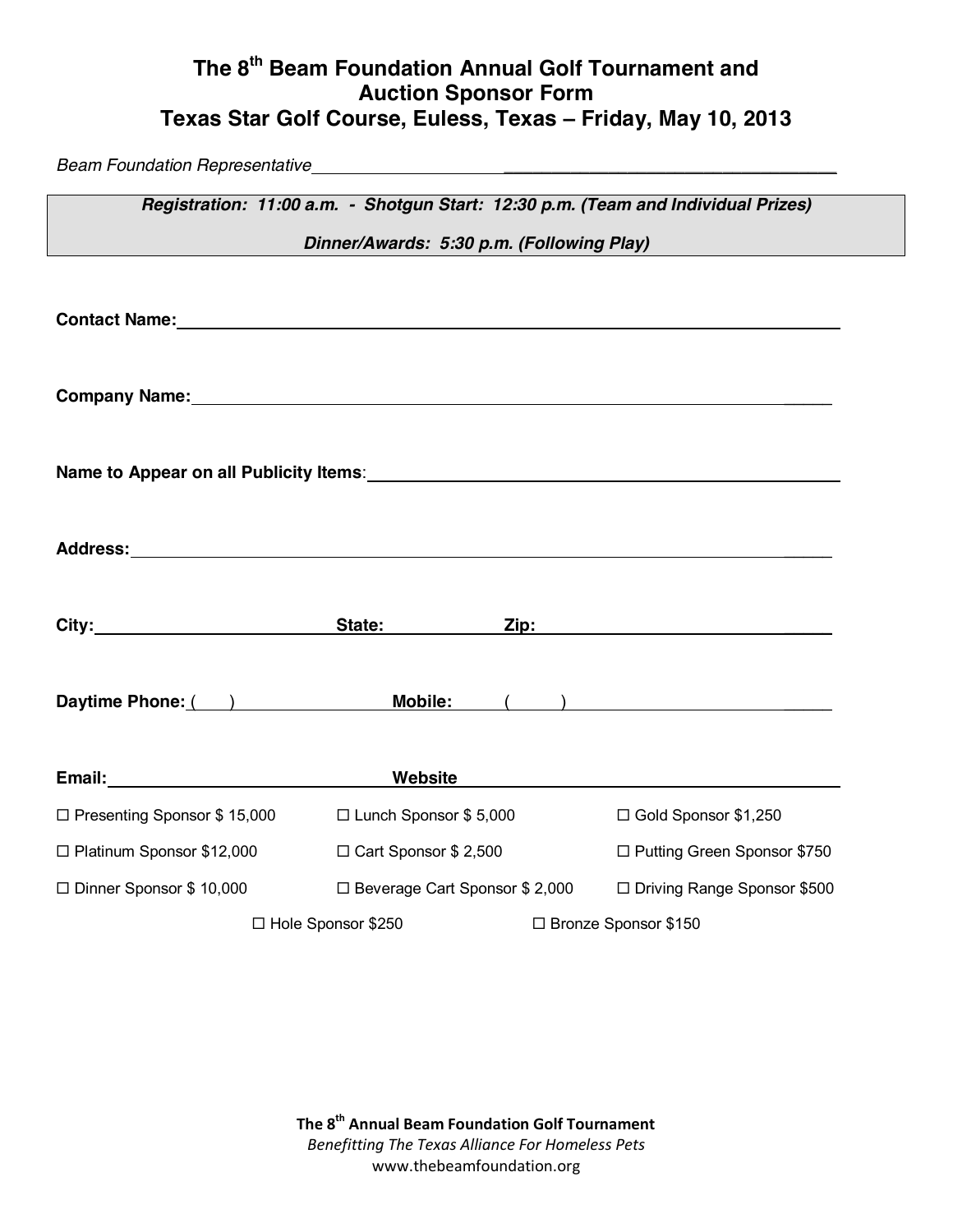## **Other opportunities to contribute to the event and help animals!**

| <b>Donations</b>                                                        | <b>Donated Items for the Auction</b>                                                                                        |  |  |  |  |  |
|-------------------------------------------------------------------------|-----------------------------------------------------------------------------------------------------------------------------|--|--|--|--|--|
| $\square$ \$100.00                                                      | □ Donated Item(s)/Services                                                                                                  |  |  |  |  |  |
| $\square$ \$200.00                                                      |                                                                                                                             |  |  |  |  |  |
|                                                                         |                                                                                                                             |  |  |  |  |  |
|                                                                         | <b>Golfer Information</b>                                                                                                   |  |  |  |  |  |
|                                                                         |                                                                                                                             |  |  |  |  |  |
| <b>Foursome One</b>                                                     | <b>Foursome Two</b>                                                                                                         |  |  |  |  |  |
|                                                                         |                                                                                                                             |  |  |  |  |  |
|                                                                         | Email: <u>Alexander Alexander Alexander Alexander Alexander Alexander Alexander Alexander Alexander Alexander Alexander</u> |  |  |  |  |  |
|                                                                         |                                                                                                                             |  |  |  |  |  |
|                                                                         |                                                                                                                             |  |  |  |  |  |
|                                                                         |                                                                                                                             |  |  |  |  |  |
|                                                                         |                                                                                                                             |  |  |  |  |  |
| Player 4                                                                | Player 4                                                                                                                    |  |  |  |  |  |
|                                                                         |                                                                                                                             |  |  |  |  |  |
|                                                                         | Additional Dinner Guests not golfing(\$50 each)<br>Additional Dinner Guests not golfing(\$50 each)<br>2010                  |  |  |  |  |  |
|                                                                         |                                                                                                                             |  |  |  |  |  |
| Golf tournament rules and information will be sent to directly players. |                                                                                                                             |  |  |  |  |  |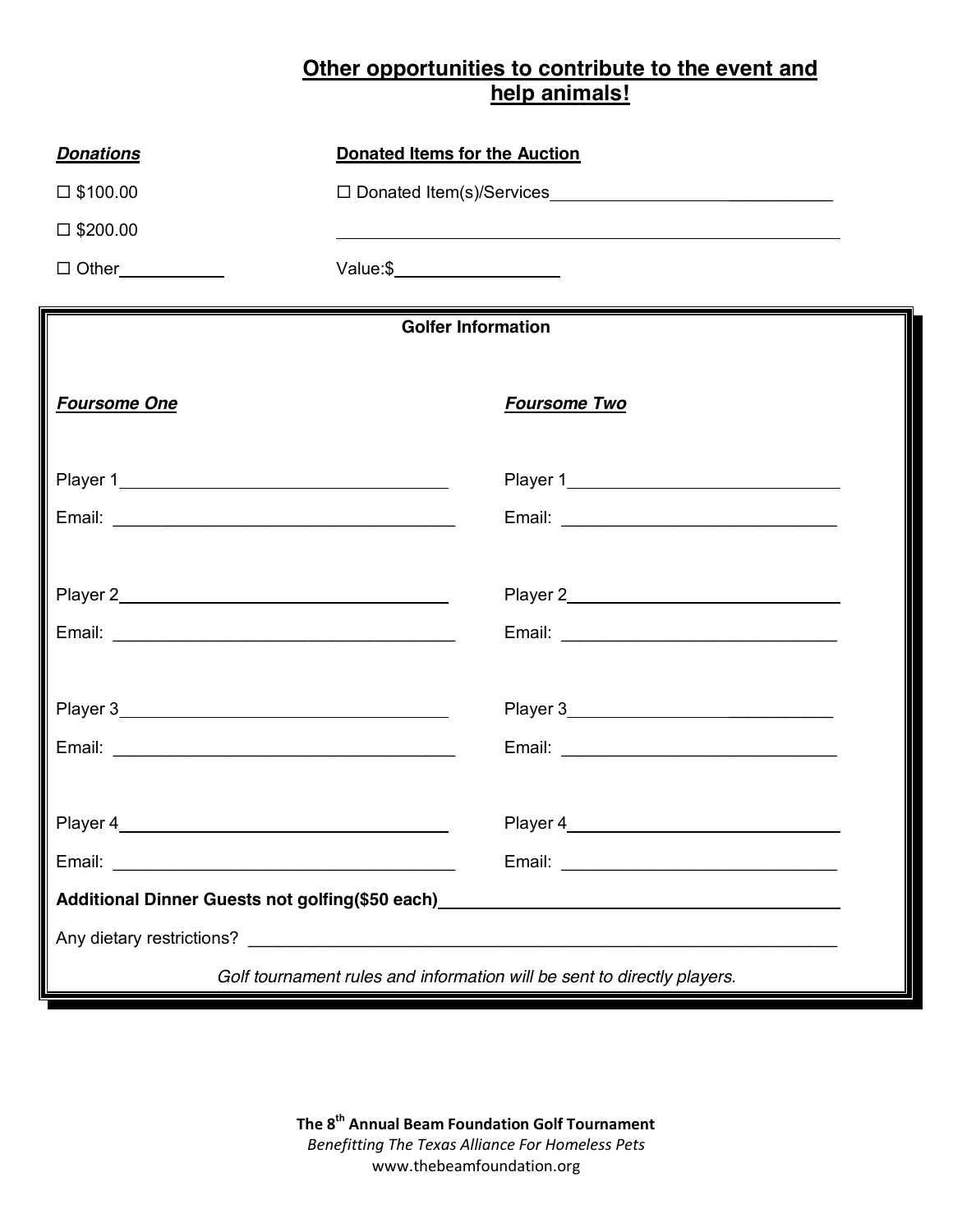|                                              | ப<br>ப<br>⊔ | Charge To: $\Box$ Visa | Check enclosed (payable to: The Beam Foundation)<br>$\Box$ MasterCard $\Box$ AMEX | Will commit to the above sponsorship, before payment must receive an invoice |  |
|----------------------------------------------|-------------|------------------------|-----------------------------------------------------------------------------------|------------------------------------------------------------------------------|--|
|                                              |             |                        |                                                                                   | Signature: Signature:                                                        |  |
| Card Number:<br>Amt Charge \$ ______________ |             |                        | Exp Date:                                                                         | Three Digit CVC (located on back of card)                                    |  |
|                                              |             |                        |                                                                                   |                                                                              |  |

*Please mail or fax to:*

*The Beam Foundation* P.O. Box 93822 Southlake, Texas76092 817.807.1407 *800-997-7226● 469-671-0314(fax)*

*Or donate online or register your golfers at petsintexas.org*